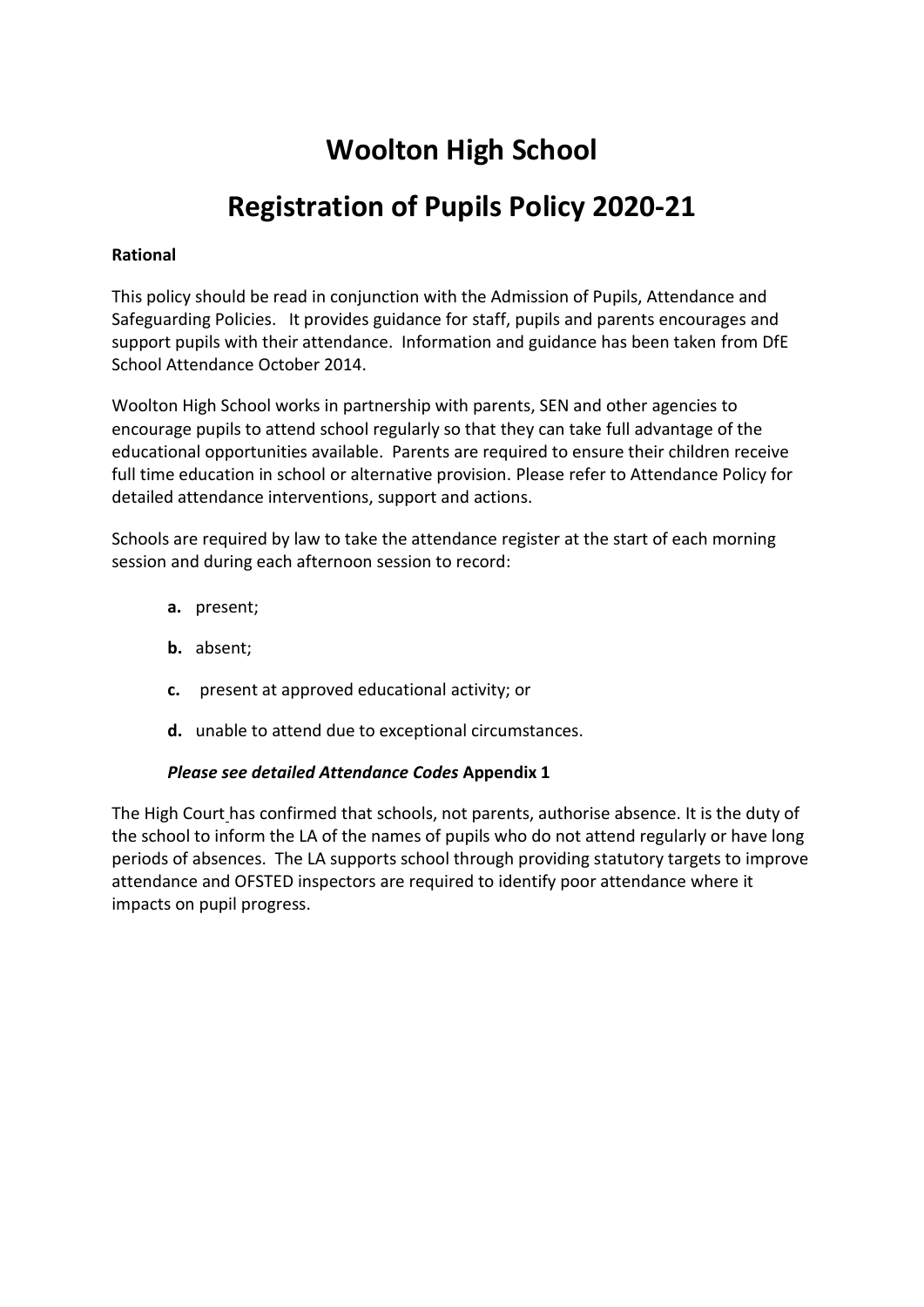## **Responsibilities**

The **Head teacher** will ensure that:

- pupils are registered accurately and efficiently
- attendance targets are set for individual pupils, classes and year groups
- parents or carers are contacted when reasons for absence are unknown or unauthorised
- pupil attendance and lateness are monitored regularly
- the reward system for good attendance is implemented
- school attendance statistics are reported to the LA and governing body
- the LA officer is provided with registers of attendance and supported in following up long-term absences
- pupils absent for long periods because of ill-health receive appropriate learning support.

## **All teachers are expected to:**

- register pupils accurately and efficiently (See Appendix 1)
- report pupil attendance and lateness daily
- encourage pupils to attend school regularly and inform colleagues if there is a problem that may lead to absences.

## **Pupils will be encouraged to:**

- attend school regularly
- inform staff if there is a problem that may lead to absences.

## **Parents and carers will be asked to:**

- ensure the child attends school regularly
- inform the school on the first day of non-attendance
- discuss planned absences with the school in advance (e.g. medical appointments, special occasions).

## **The governing body**

• will ensure that the LA is informed about the long-term absence of any pupils.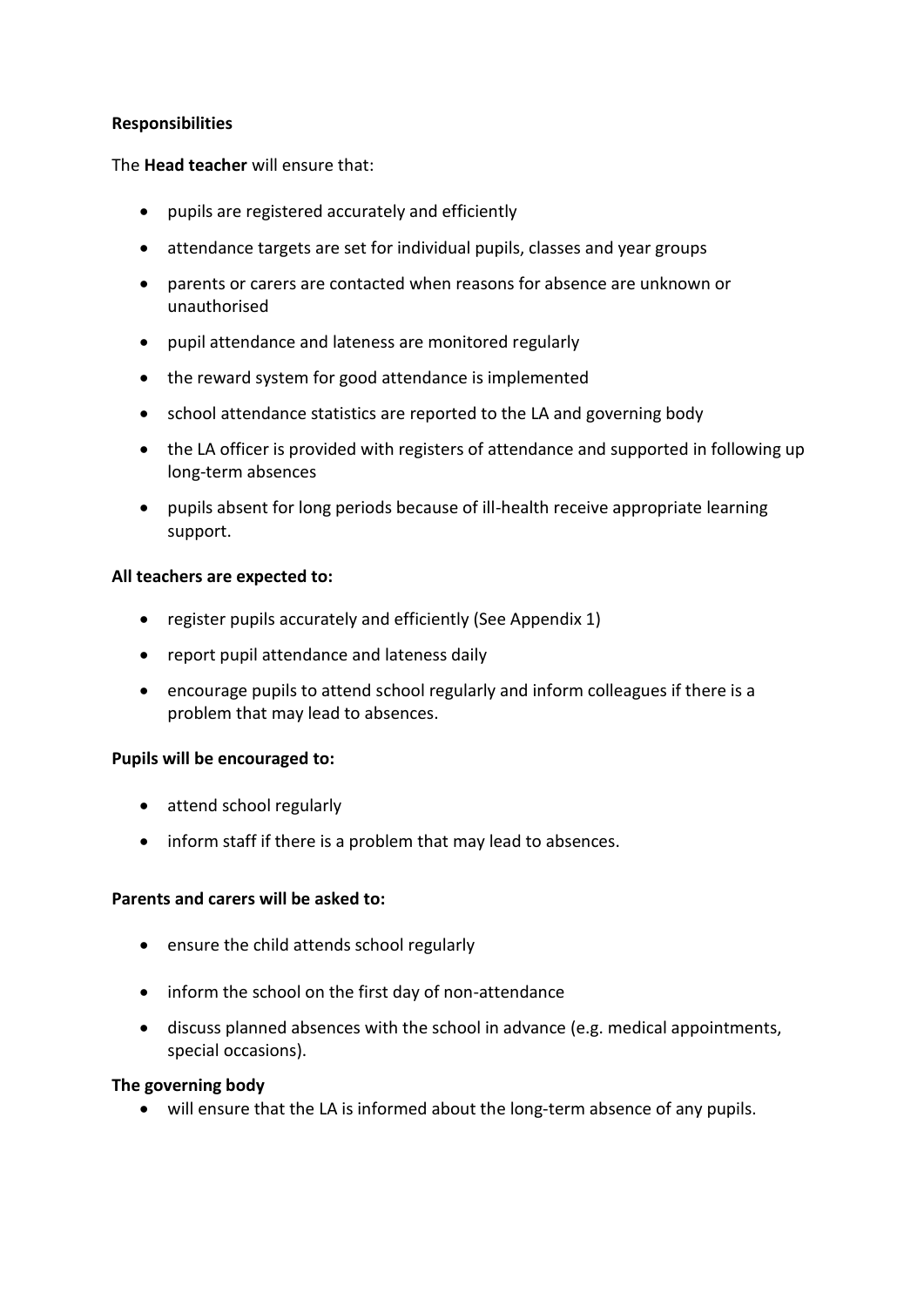# **Attendance Team Responsibilities**

The Attendance Team consists of an Admin Assistant and Attendance Officer who take daily actions which are shared with the Head Teacher and PAEWO on a daily and weekly basis for monitoring and evaluation.

The morning attendance register will be taken at the start of the morning session once taxis have arrived leaving time to allow for minor travel delays. School makes telephone contact with the taxi company to make a list of no shows before the register is closed. Any pupil arriving late but before the register is closed will be marked using Attendance Code L (up to 9.30) whilst a pupil arriving after the register is closed for that session will be recorded as Code U. The afternoon attendance register will be taken during Reading time after lunchtime break. School will also record whether the absence of a compulsory school-age pupil was authorised or not. There is no requirement to authorise/unauthorised absence of non-compulsory school-age pupils but the national attendance and absence codes will be used to help identify/monitor vulnerable children. Clear systems are in place to escalate any concerns about high levels of absence due to illness, including agreements about accessing addition services in order to provide appropriate support to pupils (*refer to Attendance policy*).

The school will follow up any absences to:

- Ascertain the reason;
- Ensure the proper safeguarding action is taken;
- Identify whether the absence is approved or not; and,
- Identify the correct code to use before entering it on to the school's electronic register,

SIMS which is used to download data to the School Census.

# **Arrangements for monitoring and evaluation**

The Attendance officer will, on a termly basis, provide data on pupil attendance including actions taken and comparisons with previous terms and years. The Headteacher and the governing body will evaluate the data and decide what, if any, further action is required.

The national attendance codes are used to record attendance and absence and help to ensure consistency in the treatment and recording of attendance and absence. It also facilitates the successful collection of statistics through the School Census system and creating reports from SIMS. The data enables school to share information with the Local Authority and the Governing Body to gain a greater understanding of absenteeism and the reasons for absence.

School will not take pupils off the attendance register unless they are removed from the admissions register at the same time (further details in Admissions Policy).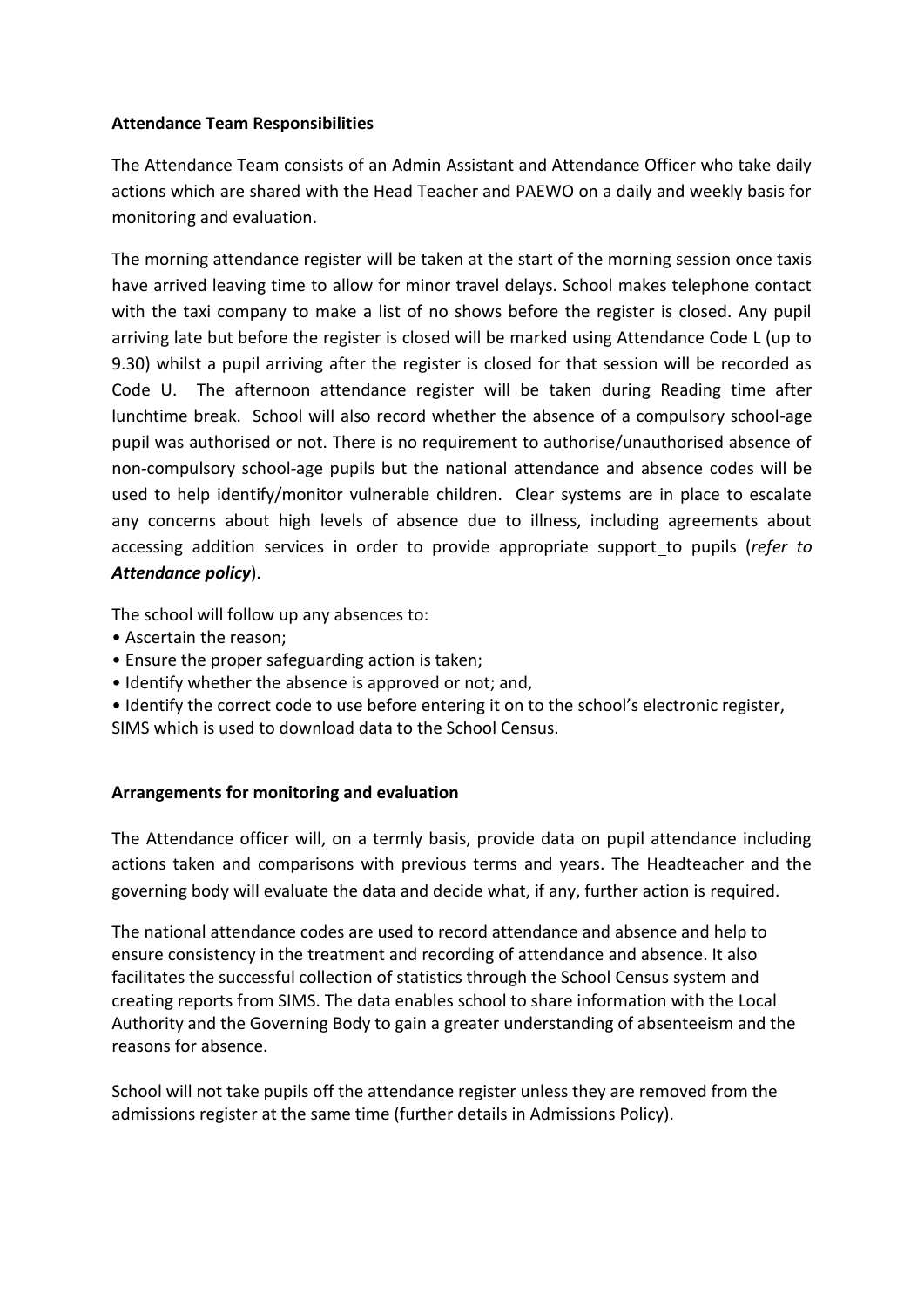# **Appendix 1**

#### **Absence and Attendance Codes**

The national codes enable schools to record and monitor attendance and absence in a consistent way which complies with the regulations. They are also used for collecting statistics through the School Census System. The data helps schools, local authorities and the Government to gain a greater understanding of the level of, and the reasons for, absence. The codes are:

## **Present at School**

Pupils must not be marked present if they were not in school during registration. If a pupil were to leave the school premises after registration they would still be counted as present for statistical purposes.

**Registration Code / \: Present in school / = am \ = pm** 

Present in school during registration.

## **Code L: Late arrival before the register has closed**

Schools should have a policy on how long registers should be kept open; this should be for a reasonable length of time but not that registers are to be kept open for the whole session. A pupil arriving after the register has closed should be marked absent with code U, or with another absence code if that is more appropriate.

## **Present at an Approved Off-Site Educational Activity**

An approved educational activity is where a pupil is taking part in supervised educational activity such as field trips, educational visits, work experience or alternative provision. Pupils can only be recorded as receiving off-site educational activity if the activity meets the requirements prescribed in regulation 6(4) of the Education (Pupil Registration) (England) Regulations 2006. The activity must be of an educational nature approved by the school and supervised by someone authorised by the school. The activity must take place during the session for which the mark is recorded.

# **Attendance codes for when pupils are present at approved off-site educational activity are as follows:**

## **Code B: Off-site educational activity**

This code should only be used when pupils are present at an off-site educational activity that has been approved by the school /Local Authority. Ultimately schools are responsible for the safeguarding and welfare of pupils educated off-site. Therefore by using code B, schools are certifying that the education is supervised and measures have been taken to safeguard pupils. This code should not be used for any unsupervised educational activity or where a pupil is at home doing school work. Schools should ensure that they have in place arrangements whereby the provider of the alternative activity notifies the school of any absences by individual pupils. The school should record the pupil's absence using the relevant absence code.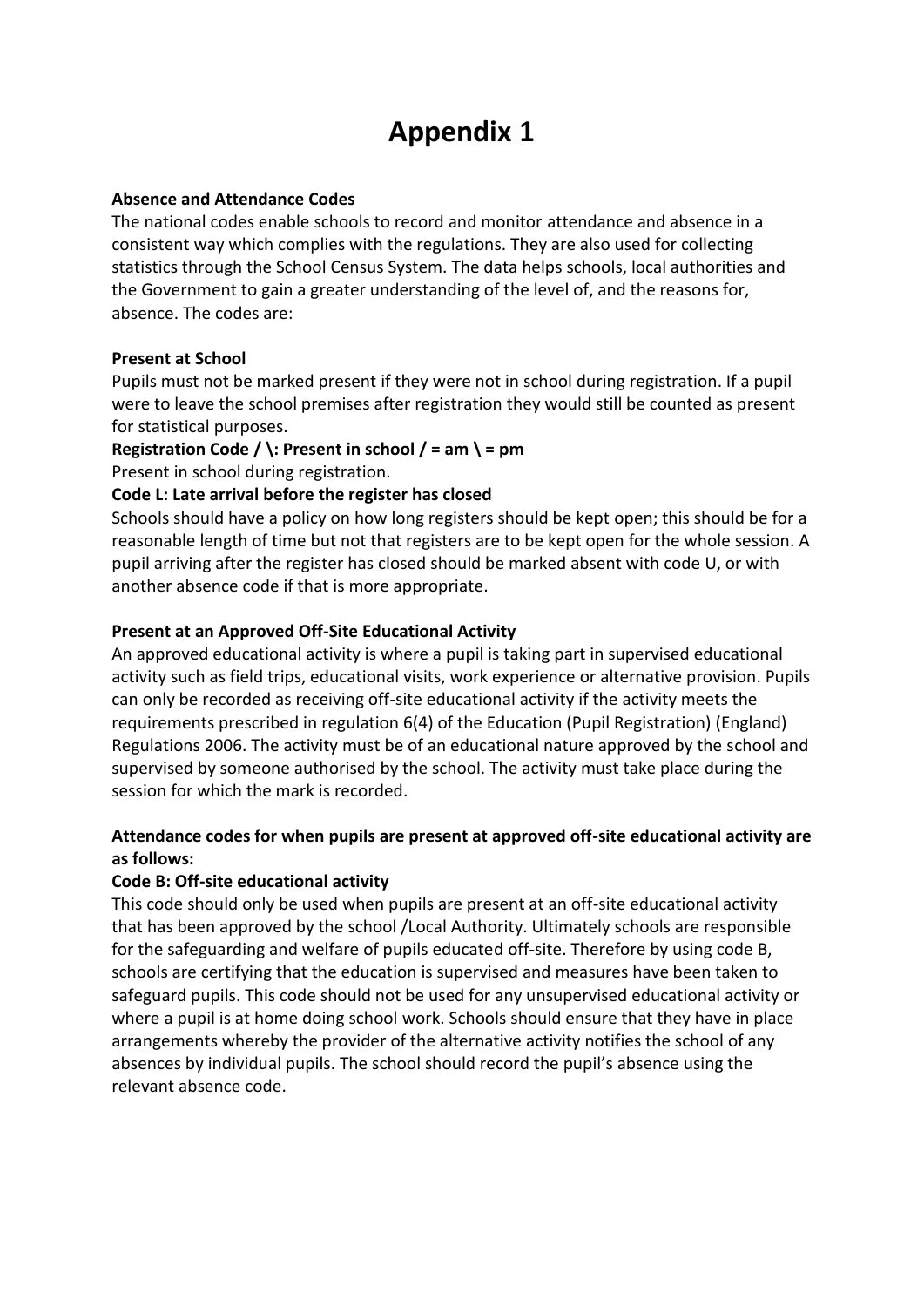# **Code D: Dual Registered - at another educational establishment**

This code is not counted as a possible attendance in the School Census. The law allows for dual registration of pupils at more than one school. This code is used to indicate that the pupil was not expected to attend the session in question because they were scheduled to attend the other school at which they are registered.

The main examples of dual registration are pupils who are attending a pupil referral unit, a hospital school or a special school on a temporary basis. It can also be used when the pupil is known to be registered at another school during the session in question.

Each school should only record the pupil's attendance and absence for those sessions that the pupil is scheduled to attend their school. Schools should ensure that they have in place arrangements whereby all unexplained and unexpected absence is followed up in a timely manner.

# **Code J: At an interview with prospective employers, or another educational establishment**

This code should be used to record time spent in interviews with prospective employers or another educational establishment. Schools should be satisfied that the interview is linked to employment prospects, further education or transfer to another educational establishment.

# **Code P: Participating in a supervised sporting activity**

This code should be used to record the sessions when a pupil is taking part in a sporting activity that has been approved by the school and supervised by someone authorised by the school.

# **Code V: Educational visit or trip**

This code should be used for attendance at an organised trip or visit, including residential trips organised by the school, or attendance at a supervised trip of a strictly educational nature arranged by an organisation approved by the school.

## **Code W: Work experience**

Work experience is for pupils in the final two years of compulsory education. Schools should ensure that they have in place arrangements whereby the work experience placement provider notifies the school of any absences by individual pupils. Any absence should be recorded using the relevant code.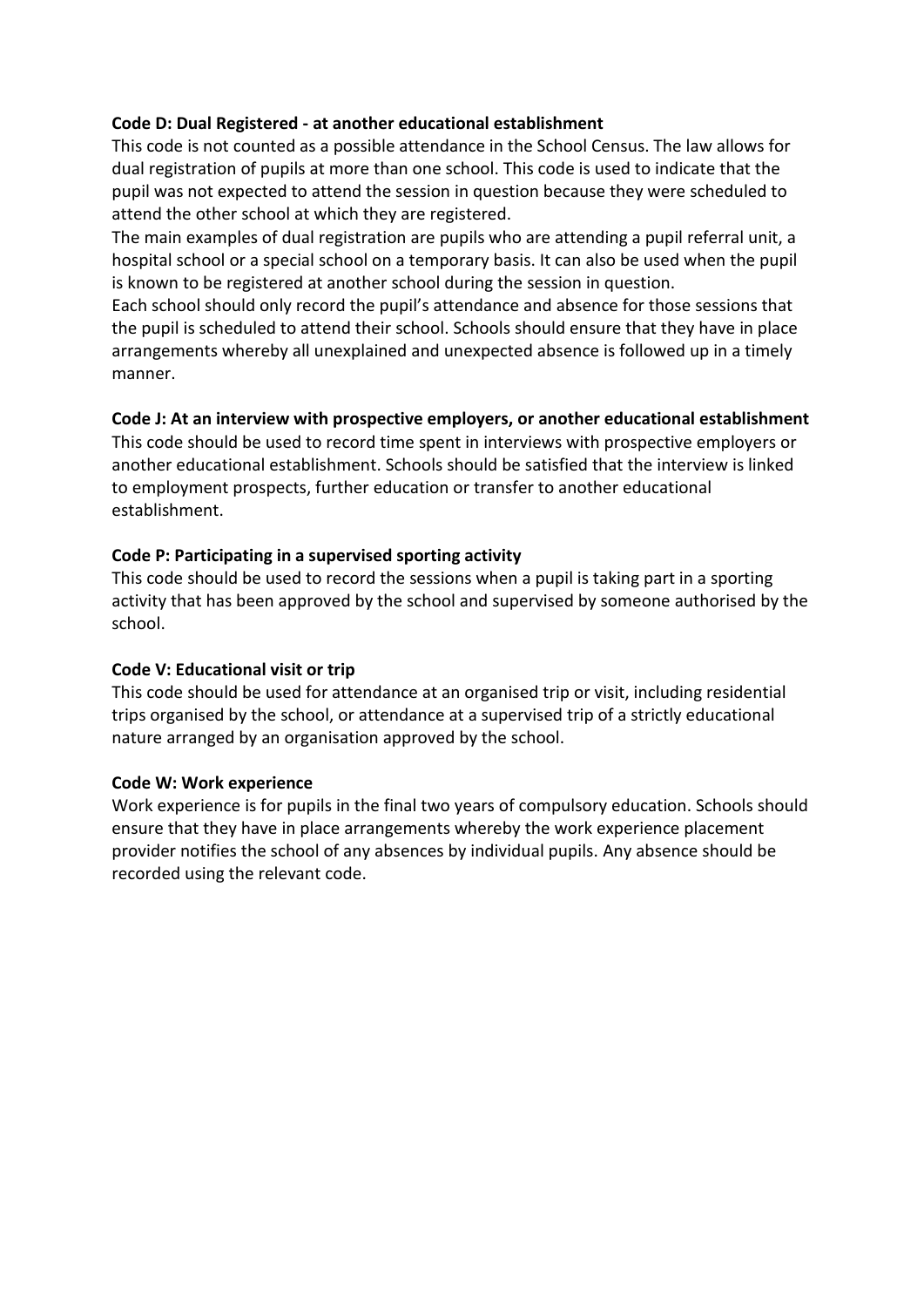# **Absence codes when pupils are not present in school are as follows:**

## **Code C: Leave of absence authorised by the school**

Only exceptional circumstances warrant an authorised leave of absence. Schools should consider each application individually taking into account the specific facts and circumstances and relevant background context behind the request.

# **Code E: Excluded but no alternative provision made**

If no alternative provision is made for a pupil to continue their education whilst they are excluded but still on the admission register, they should be marked absent in the attendance register using Code E. Alternative provision must be arranged for each excluded pupil from the sixth consecutive day of any fixed period or permanent exclusion. Where alternative provision is made they should be marked using the appropriate attendance code.

## **Code H: Holiday authorised by the school**

Head teachers should not grant leave of absence for holidays during term time. Where a pupil is off school for an unauthorised family holiday during term time, the school may chose to refer to the Pupil Attendance Education Welfare Service, who may wish to use fixed penalty notice or fines.

## **Code I: Illness (not medical or dental appointments)**

Schools should advise parents to notify them on the first day the child is unable to attend due to illness. Schools should authorise absences due to illness unless they have genuine cause for concern about the veracity of an illness. If the authenticity of illness is in doubt, schools can request parents to provide medical evidence to support illness. Schools can record the absence as unauthorised if not satisfied of the authenticity of the illness but should advise parents of their intention. Schools are advised not to request medical evidence unnecessarily. Medical evidence can take the form of prescriptions, appointment cards, etc. rather than doctors' notes.

## **Code M: Medical or dental appointments**

Missing registration for a medical or dental appointment is counted as an authorised absence. Schools should, however, encourage parents to make appointments out of school hours.

## **Code R: Religious observance**

Schools must treat absence as authorised when it is due to religious observance. The day must be exclusively set apart for religious observance by the religious body to which the parents belong. Where necessary, schools should seek advice from the parents' religious body about whether it has set the day apart for religious observance.

## **Code S: Study leave**

Schools must record study leave as authorised absence. Study leave should be used sparingly and only granted to Year 11 pupils during public examinations. Provision should still be made available for those pupils who want to continue to come into school to revise.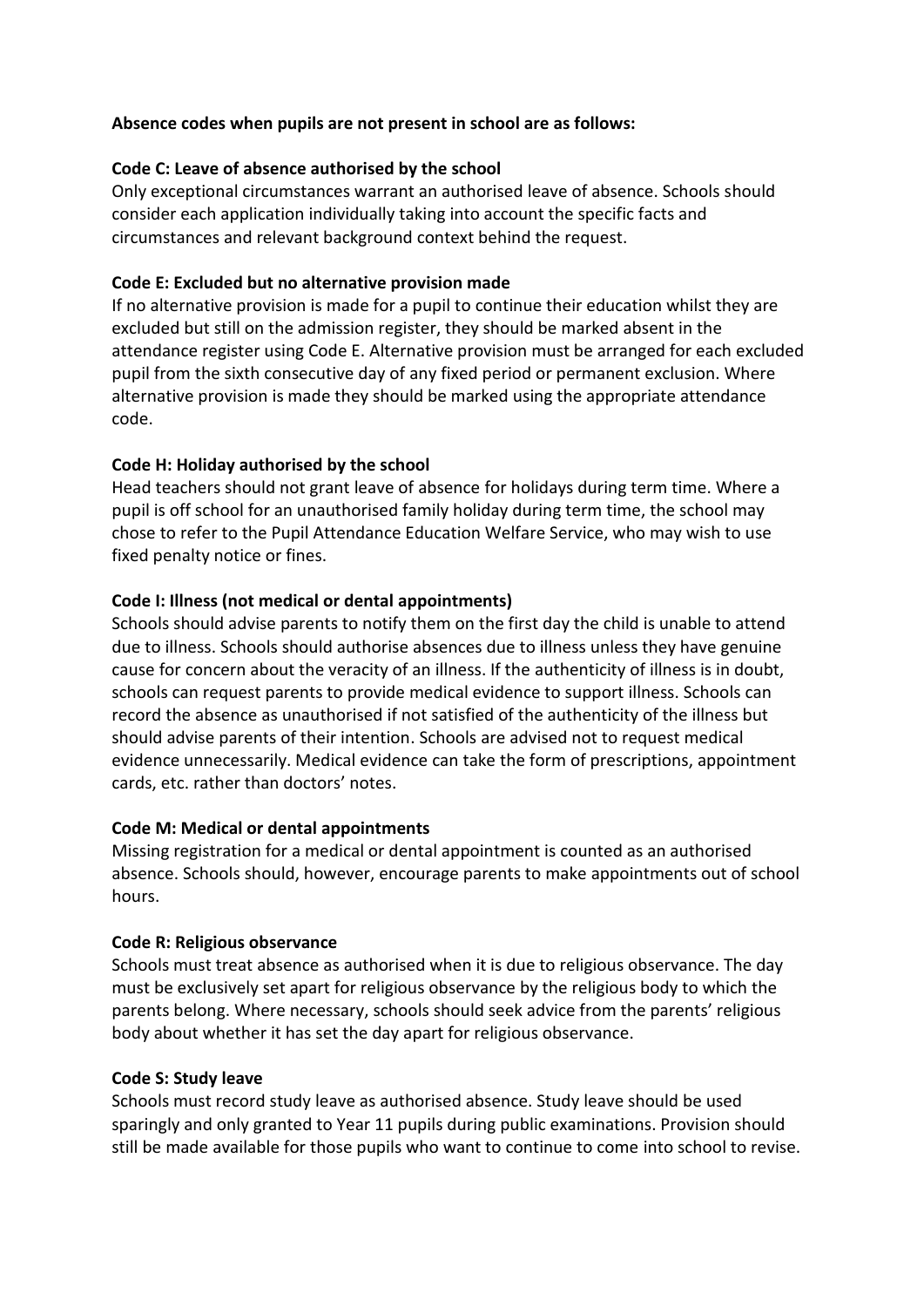# **Code T: Gypsy, Roma and Traveller absence**

A number of different groups are covered by the generic term Traveller – Roma, English and Welsh Gypsies, Irish and Scottish Travellers, Showmen (fairground people) and Circus people, Bargees (occupational boat dwellers) and New Travellers.

This code should be used when Traveller families are known to be travelling for occupational purposes and have agreed this with the school but it is not known whether the pupil is attending educational provision. It should not be used for any other types of absence by these groups.

To help ensure continuity of education for Traveller children it is expected that the child should attend school elsewhere when their family is travelling and be dual registered at that school and the main school. Children from these groups whose families do not travel are expected to register at a school and attend as normal. They are subject to the same rules as other children in terms of the requirement to attend school regularly once registered at a school.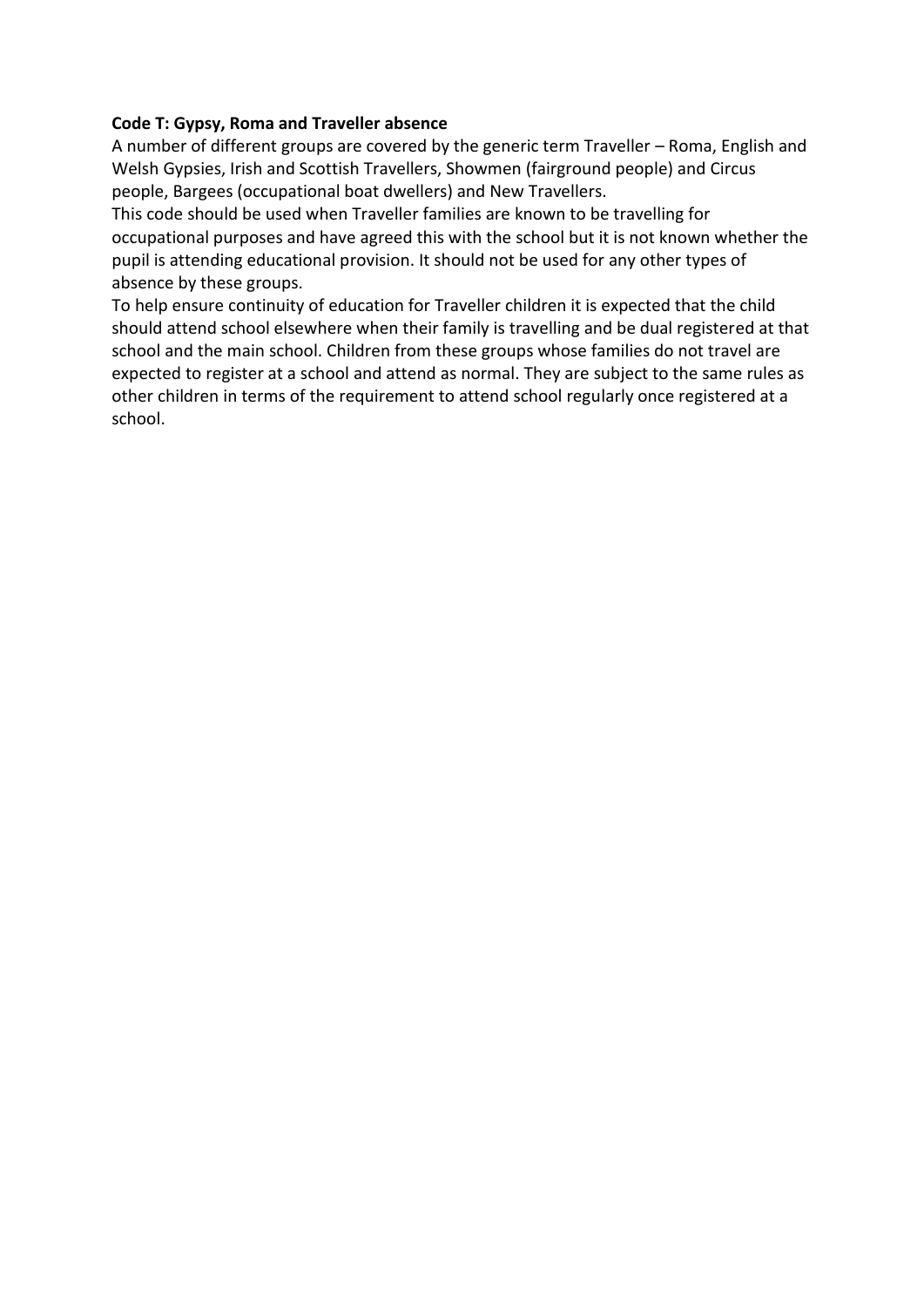## **Unauthorised Absence from School**

Unauthorised absence is where a school is not satisfied with the reasons given for the absence. Absence codes are as follows:

# **Code G: Holiday not authorised by the school or in excess of the period determined by the head teacher.**

If a school does not authorise a leave of absence for the purpose of a holiday but the parents still take the child out of school, or the child is kept away for longer than was agreed, the absence is unauthorised. The regulations do not allow schools to give retrospective approval. If the parents did not apply for leave of absence in advance, the absence must be recorded as unauthorised.

## **Code N: Reason for absence not yet provided**

Schools should follow up all unexplained and unexpected absences in a timely manner. Every effort should be made to establish the reason for a pupil's absence. When the reason for the pupil's absence has been established the register should be amended. This code should not be left on a pupil's attendance record indefinitely; if no reason for absence is provided after a reasonable amount of time it should be replaced with code O (absent from school without authorisation).

## **Code O: Absent from school without authorisation**

If the school is not satisfied with the reason given for absence they should record it as unauthorised.

## **Code U: Arrived in school after registration closed**

Schools should actively discourage late arrival, be alert to patterns of late arrival and seek an explanation from the parent.

## **Administrative Codes**

The following codes are not counted as a possible attendance in the School Census:

## **Code X: Not required to be in school**

This code is used to record sessions that non-compulsory school age children are not expected to attend.

## **Code Y: Unable to attend due to exceptional circumstances**

This code can be used where a pupil is unable to attend because:

- The school site, or part of it, is closed due to an unavoidable cause; or
- The transport provided by the school or a local authority is not available and where the pupil's home is not within walking distance; or
- A local or national emergency has resulted in widespread disruption to travel which has prevented the pupil from attending school.

This code can also be used where a pupil is unable to attend because:

• The pupil is in custody; detained for a period of less than four months. If the school has evidence from the place of custody that the pupil is attending educational activities then they can record those sessions as code B (present at approved educational activity). This code is collected in the School Census for statistical purposes.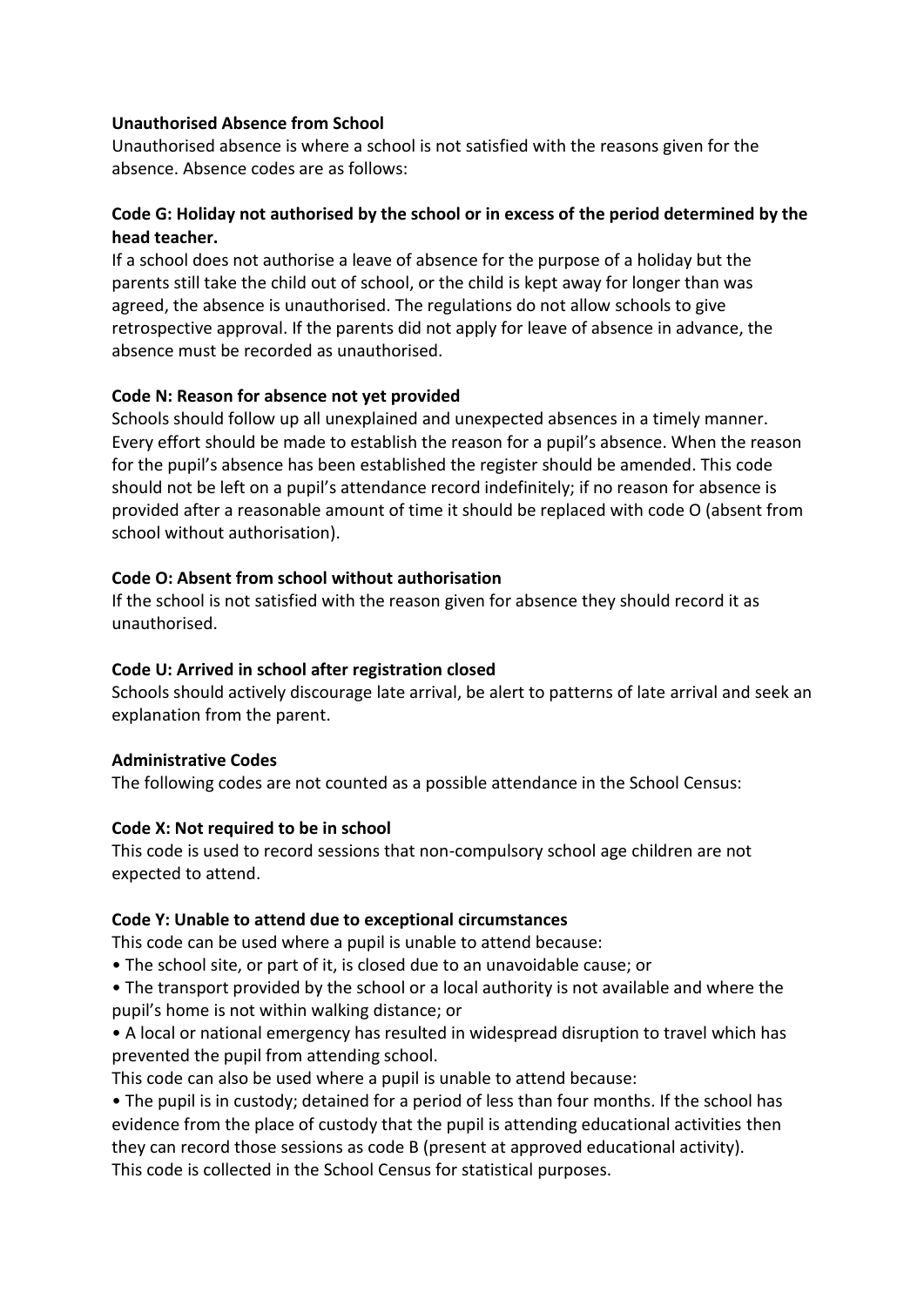## **Code Z: Pupil not on admission register**

This code is available to enable schools to set up registers in advance of pupils joining the school to ease administration burdens. Schools must put pupils on the admission register from the first day that the school has agreed, or been notified, that the pupil will attend the school*.* 

# **Code #: Planned whole or partial school closure**

This code should be used for whole or partial school closures that are known or planned in advance such as: between terms; half terms; occasional days (for example, bank holidays); weekends (where it is required by the management information system); up to five noneducational days to be used for curriculum planning/training; and use of schools as polling stations.